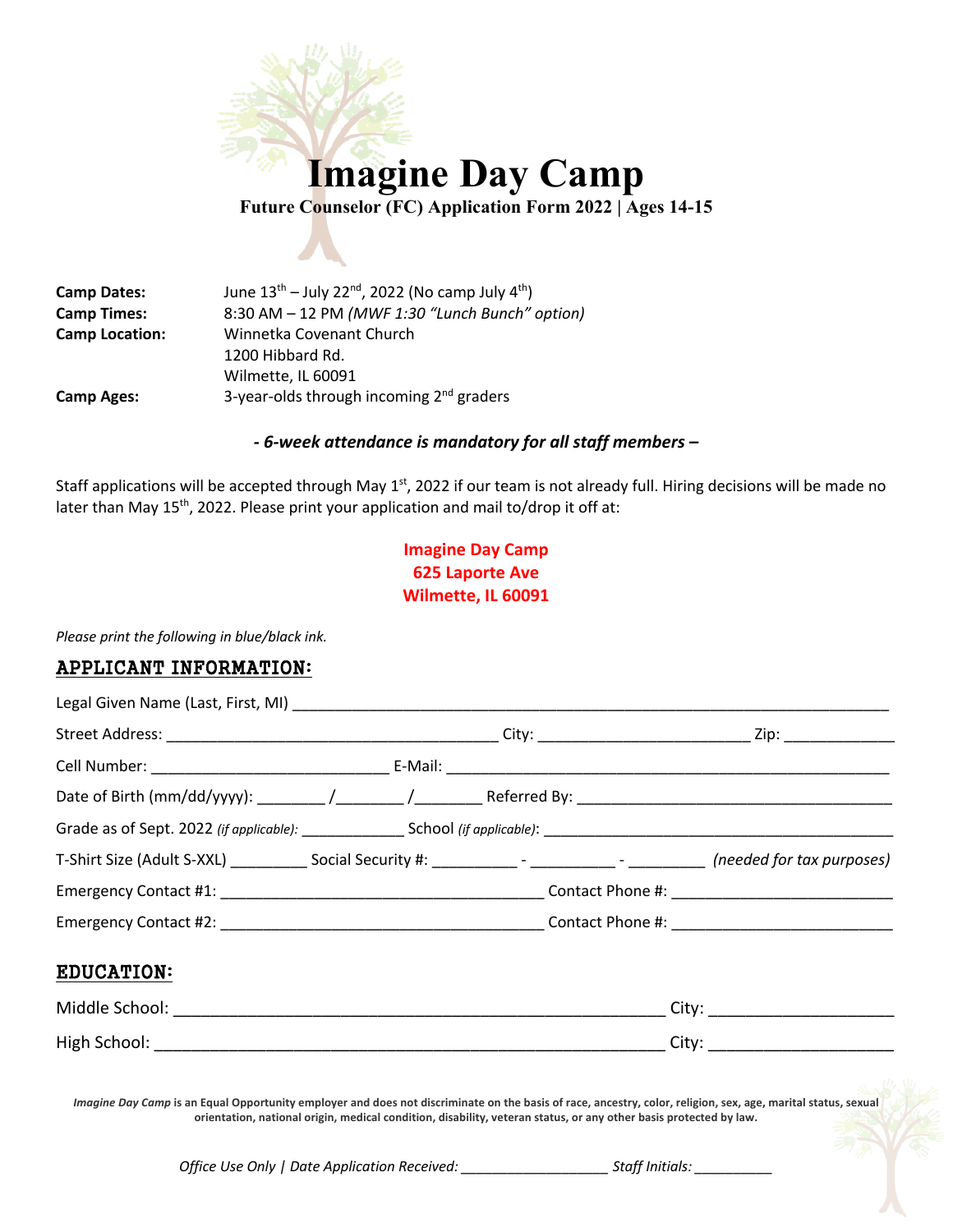# ATTENDANCE:

6-week attendance is mandatory for all staff members for the safety of our campers. However, exceptions can be made for individual circumstances if we are notified in advance. Below, please list any known absences you will have during our 6-week season. Please note: there is no camp on Monday, July 4th.

| 1. | Date(s): | Reason for Absence: |
|----|----------|---------------------|
| 2. | Date(s): | Reason for Absence: |

#### REFERENCES: (please do not include relatives)

| 1. | Name:  |         | Occupation: |
|----|--------|---------|-------------|
|    | Phone: | E-Mail: |             |
| 2. | Name:  |         | Occupation: |
|    | Phone: | E-Mail: |             |

## PREVIOUS EMPLOYMENT:

| 1. Company Name:    | Position Held: |
|---------------------|----------------|
| Address:            |                |
| Reason for Leaving: |                |

## EMERGENCY RELEASE:

In the event of an emergency, I authorize *Imagine Day Camp* to secure, from any licensed hospital, physician and/or other medical personnel, any treatment deemed reasonable and necessary for my minor child/ward's immediate care. I understand that I am responsible for all affiliated expenses.

#### Signature of Parent/Guardian: *Dependence of Parent Cuardian*: *now as a set of Parent Cuardian*: *now as a set of Parent Cuardian*: *now as a set of Parent Cuardian*: *now as a set of Parent***</del>** *Cuardian***:**

**Name of Parent/Guardian** *(please print):* \_\_\_\_\_\_\_\_\_\_\_\_\_\_\_\_\_\_\_\_\_\_\_\_\_\_\_\_\_\_\_\_\_\_\_\_\_\_\_\_\_\_\_\_\_\_\_\_\_\_\_\_\_\_\_\_\_\_\_\_\_\_\_\_\_\_\_\_\_\_\_\_\_\_

**Date:** \_\_\_\_\_\_\_\_\_ / \_\_\_\_\_\_\_\_\_\_ / \_\_\_\_\_\_\_\_\_\_\_

## BABYSITTING LIST:

Each season, we send a "Babysitting List" to our camp families for use throughout the year(s). If you would like to be included (upon hire), your full name, cell number, and age will be included. Please indicate your preference below:

**\_\_\_\_\_\_\_\_ Please include my name and contact info for this season! \_\_\_\_\_\_\_\_ Please do not include me on this year's list.**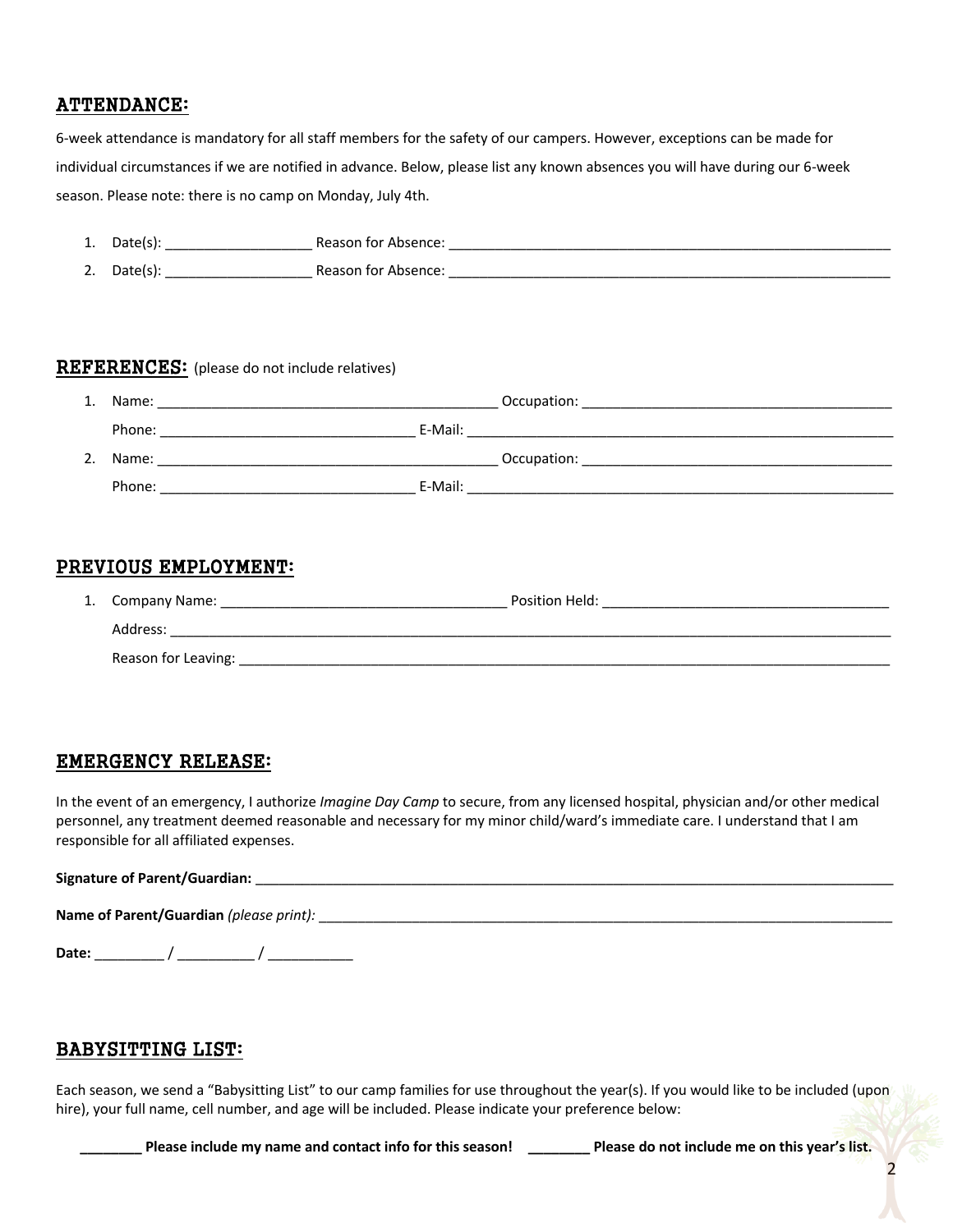#### HISTORY: *All applicants are subject to a pre-employment background check.*

- 1. Have you ever been convicted of a felony? If yes, please explain:
	- \_\_\_\_\_\_ Yes: \_\_\_\_\_\_\_\_\_\_\_\_\_\_\_\_\_\_\_\_\_\_\_\_\_\_\_\_\_\_\_\_\_\_\_\_\_\_\_\_\_\_\_\_\_\_\_\_\_\_\_\_\_\_\_\_\_\_\_\_\_\_\_\_\_\_\_\_\_\_\_\_\_\_\_\_\_\_\_\_\_\_\_  $N<sub>0</sub>$
- 2. Have you ever been convicted with a misdemeanor involving dishonesty, criminal sexual conduct, assault or battery, or any criminal drug actions? If yes, please explain:
	- $Yes:$ No

#### PHOTOGRAPH RELEASE FORM:

The following grants *Imagine Day Camp* permission to take and use photographs of our staff. The purpose of such photos is threefold: for use on our public camp website, www.imaginedaycamp.com, for use in the end-of-summer camp video, and for potential advertising purposes. While the website is public, the video will remain "unlisted" on YouTube, meaning only those given the specific link will be able to locate it. It cannot be found online without the link. Any advertising would be done explicitly by *Imagine Day Camp* or by Winnetka Covenant Church. None of the three mediums will include any identifying information. The following allows you to choose whichever option you are most comfortable with.

With my selection below, I grant *Imagine Day Camp*, its representatives and employees, the right to take or to not take photographs of me in connection with *Imagine Day Camp*. Photographs will not be shared with any other organization other than *Imagine Day Camp* and, with my permission, Winnetka Covenant Church.

**Please read each option carefully** and initial your selection.

You may take photos of me to be used on *Imagine Day Camp's* website, the end-of-summer camp video, and for local advertising purposes for either *Imagine Day Camp* or Winnetka Covenant Church.

\_\_\_\_\_\_\_\_\_\_\_ You may take photos of me to be used on *Imagine Day Camp*'s website as well as the end-of-summer camp video. However, please do not use photographs of me for any advertising purposes beyond *Imagine Day Camp*'s website.

Please take photos of me only for use in the end-of-summer camp video which will be posted as an unlisted video on YouTube. Please do not post photos of me on the website or on any advertisements for *Imagine Day Camp* or Winnetka Covenant Church.

\_\_\_\_\_\_\_\_\_\_\_ Please do not take or use photographs of me at *Imagine Day Camp*.

**I have read through this waiver and understand my selection regarding photos of me during the 2021 camp season.**

Applicant Signature: \_\_\_\_\_\_\_\_\_\_\_\_\_\_\_\_\_\_\_\_\_\_\_\_\_\_\_\_\_\_\_\_\_\_\_\_\_\_\_\_\_\_\_\_\_\_\_\_\_\_\_\_\_\_\_\_\_\_\_\_\_\_\_\_\_\_\_\_\_\_\_\_\_\_\_\_\_\_\_\_\_\_\_\_\_\_\_\_\_

**I have read through this waiver and understand and support my child's selection regarding camp photographs.** 

Parent/Guardian Signature: \_\_\_\_\_\_\_\_\_\_\_\_\_\_\_\_\_\_\_\_\_\_\_\_\_\_\_\_\_\_\_\_\_\_\_\_\_\_\_\_\_\_\_\_\_\_\_\_\_\_\_\_\_\_\_\_\_\_\_\_\_\_\_\_\_\_\_\_\_\_\_\_\_\_\_\_\_\_\_\_\_\_\_

Printed Parent/Guardian Name: \_\_\_\_\_\_\_\_\_\_\_\_\_\_\_\_\_\_\_\_\_\_\_\_\_\_\_\_\_\_\_\_\_\_\_\_\_\_\_\_\_\_\_\_\_\_\_\_\_\_\_\_\_\_\_\_\_\_\_\_\_\_\_\_\_\_\_\_\_\_\_\_\_\_\_\_\_\_\_\_

Date (mm/dd/yy): \_\_\_\_\_\_\_\_\_\_ /\_\_\_\_\_\_\_\_\_\_ /\_\_\_\_\_\_\_\_\_\_\_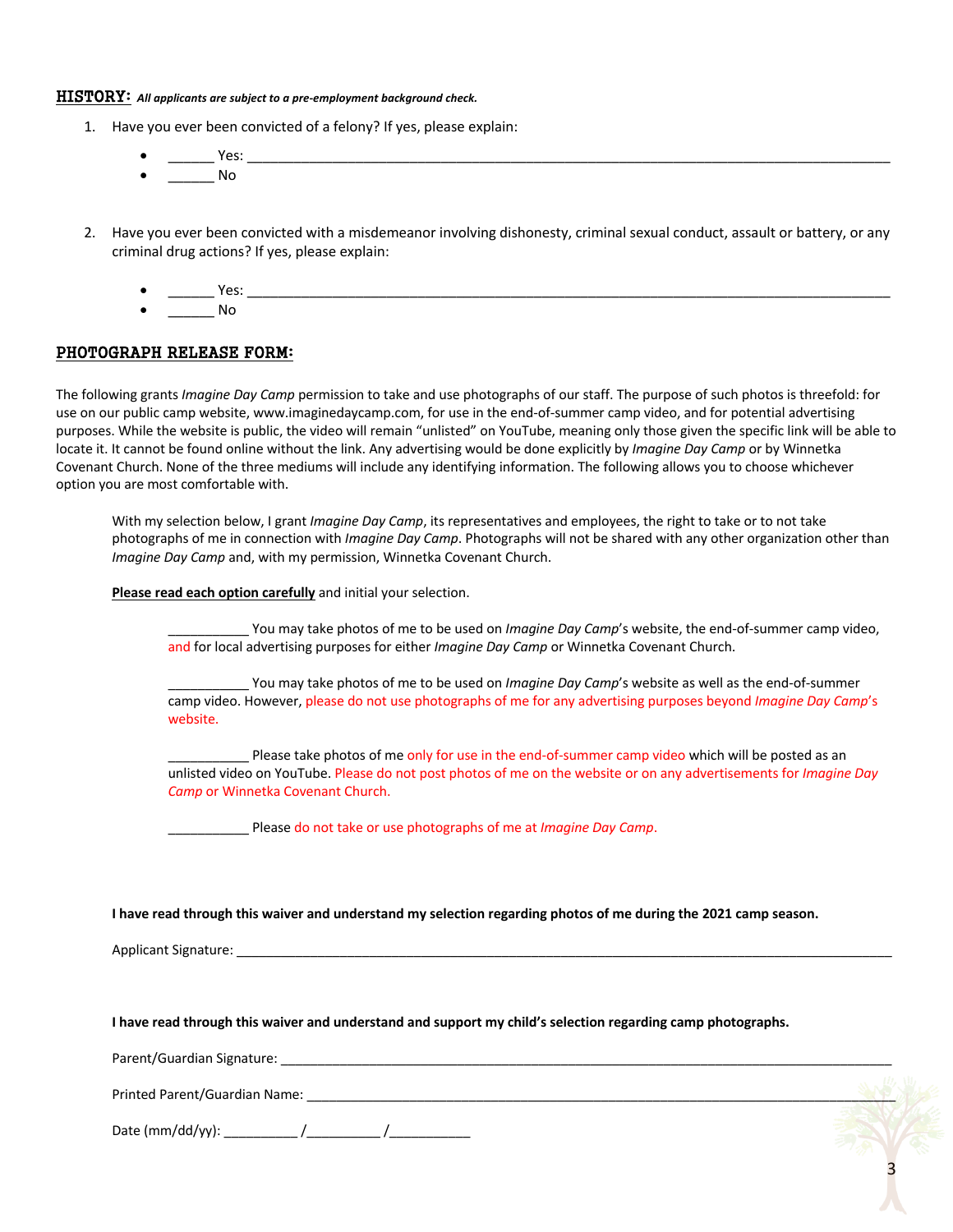# ASSUMPTION OF THE RISK AND WAIVER OF LIABILITY RELATING TO THE CORONAVIRUS/COVID-19

The Coronavirus, or COVID-19, has been declared a worldwide pandemic by the World Health Organization. COVID-19 is extremely contagious and is believed to spread mainly from person-to-person contact. While *Imagine Day Camp* will have preventative measures in place to reduce the spread of COVID-19, *Imagine Day Camp* cannot guarantee that you will not become infected with COVID-19. Additionally, participation could increase your risk of contracting COVID-19.

#### **PLEASE READ THE FOLLOWING STATEMENTS AND INITIAL EACH PARAGRAPH TO INDICATE YOUR ACKNOWLEDGEMENT.**

\_\_\_\_\_\_\_\_\_\_ **(INITIALS)** By signing this agreement, I acknowledge the contagious nature of COVID-19 and voluntarily assume the risk that I may be exposed to or infected by COVID-19 by participation, and that such exposure or infection may result in personal injury, illness, permanent disability, or death. I understand that the risk of becoming exposed to or infected by COVID-19 at *Imagine Day Camp* may result from the actions, omissions, or negligence of myself and others, including, but not limited to, *Imagine Day Camp* employees, campers, and all associated families.

\_\_\_\_\_\_\_\_\_\_ **(INITIALS)** By signing this document, I agree that if I am exposed to or infected by COVID-19 during my participation at *Imagine Day Camp*, then I may be found by a court of law to have waived my right to maintain a lawsuit against the parties being released on the basis of any claim for negligence.

\_\_\_\_\_\_\_\_\_\_ **(INITIALS)** Should *Imagine Day Camp* close due to a COVID-19 outbreak, I understand that I will only be paid through the end of the week of the outbreak with no guaranteed future income for the summer.

\_\_\_\_\_\_\_\_\_\_ **(INITIALS)** I agree that I will practice safe social distancing and maintain clean hygiene throughout my employment at *Imagine Day Camp* for the safety of myself and others.

### **Applicant:**

*I understand the risks of COVID-19 and confirm my signed statements above should I be hired at Imagine Day Camp.*

| <b>Applicant Signature:</b> |  |
|-----------------------------|--|
|                             |  |

| Date (mm/dd/yy): |  |  |
|------------------|--|--|
|------------------|--|--|

### **Parent/Guardian:**

*I understand the risks of COVID-19 should my child be hired at Imagine Day Camp and I support and confirm their acknowledgement* 

*of the above statements.* **Parent/Guardian Signature:** \_\_\_\_\_\_\_\_\_\_\_\_\_\_\_\_\_\_\_\_\_\_\_\_\_\_\_\_\_\_\_\_\_\_\_\_\_\_\_\_\_\_\_\_\_\_\_\_\_\_\_\_\_\_\_\_\_\_\_\_\_\_\_\_\_\_\_\_\_\_\_\_\_\_\_\_\_\_\_\_\_\_\_ **Printed Parent/Guardian Name:** \_\_\_\_\_\_\_\_\_\_\_\_\_\_\_\_\_\_\_\_\_\_\_\_\_\_\_\_\_\_\_\_\_\_\_\_\_\_\_\_\_\_\_\_\_\_\_\_\_\_\_\_\_\_\_\_\_\_\_\_\_\_\_\_\_\_\_\_\_\_\_\_\_\_\_\_\_\_\_\_ **Date (mm/dd/yy):** \_\_\_\_\_\_\_\_\_\_ /\_\_\_\_\_\_\_\_\_\_ /\_\_\_\_\_\_\_\_\_\_\_